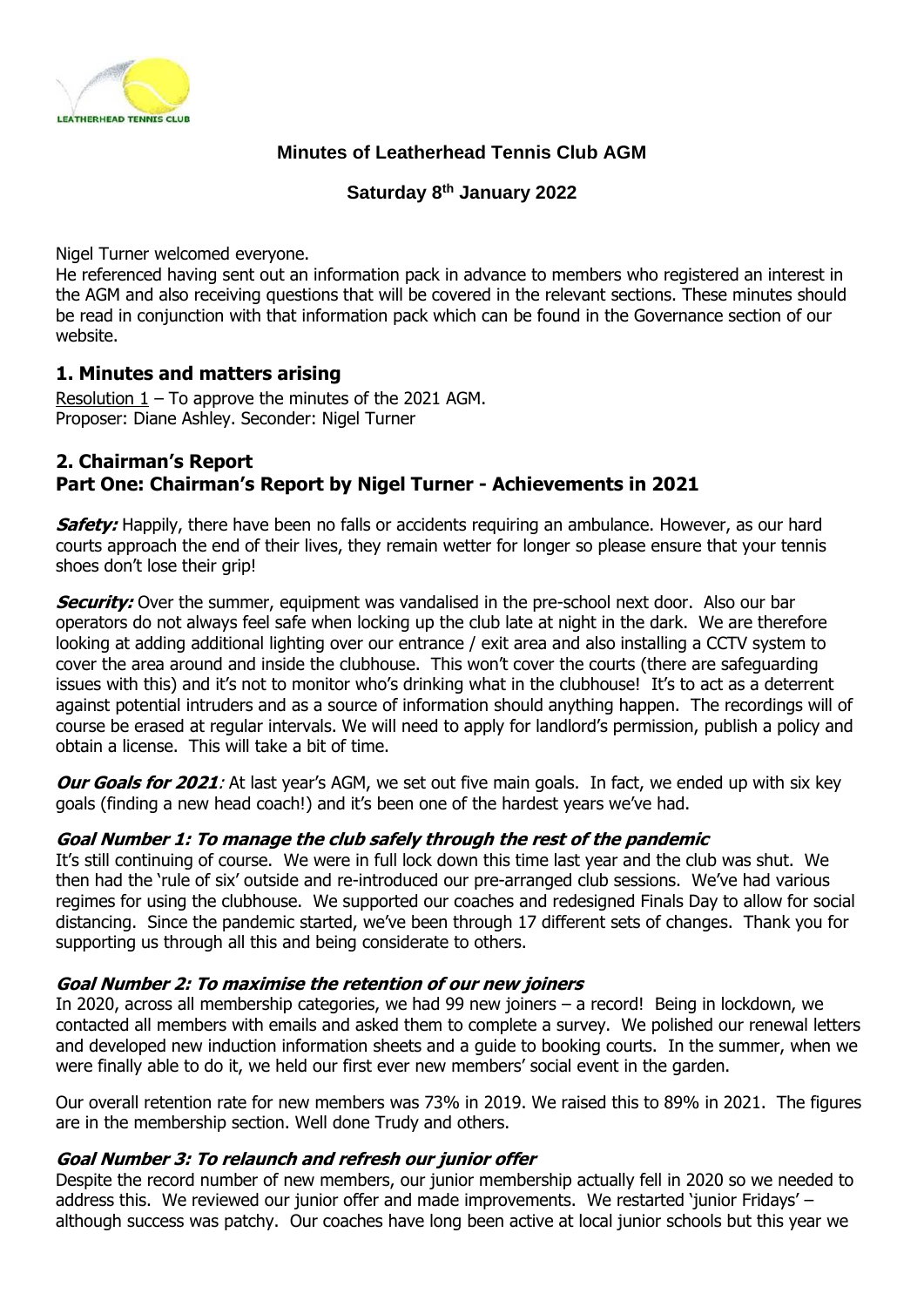also made contact with the three local secondary schools. We also reviewed and improved our mini and mini-parent offer.

Our junior and junior parent memberships have now returned to their 2019 levels but our mini and mini parent memberships increased significantly. There's still more that can be done – and Ed will cover this shortly. Well done Bex, Jo, Andy and others.

#### **Goal Number 4: To review the operation of our club sessions and grading system with a particular focus on Sunday mornings**

This has been the most difficult objective, with some success but also some upset and unfinished business. We had identified in 2020 that the Sunday morning session was patchy, hadn't had enough attention paid to it and was no longer attractive to our stronger players - which was the original intent. This was a missing link in our membership offer to attract strong players. The session had not been coach facilitated because our coaches need Sunday off. However, Nigel Catlow offered to facilitate the session if it became pre-arranged and communications could be via WhatsApp.

The tricky decision was where to pitch the eligibility standard. If it were too high there wouldn't be a big enough pool of potential players and if it were too low, the level of play would be too wide and not attractive to the stronger players. The decision was taken to raise the level and focus on 'team player standard' which would cover all C2s and the top part of grade C1.

This higher cut meant that some individuals who played regularly on Sundays would no longer be eligible for the club session. They were pretty upset, felt we were being unfair, and some made strong representations multiple times. We held face-to-face discussions, had practice sessions with a borderline case, and involved our coaches in reviewing an eligibility appeal. To help those affected keep playing on Sunday mornings, we released unused courts and notified them in advance of this.

We offered to review the new session after four months of operation. Outside the holiday season, four or five courts were being used. A survey of the participants gave the session very good reviews. Although a couple of respondents wished to raise the playing standard still further, all the others wanted it to stay at its new level. We therefore decided to keep it 'as is' but to reduce the maximum number of courts from six to five to ensure that at least one court was always available for individual booking with any unused courts being released a few days before. However, the Sunday session was still an issue for some who are not eligible and emails suggesting changes had been received from Kevin White and Peter Grabaskey prior to the AGM.

Nigel summarized Kevin and Peter's main concerns and suggestions so that the attendees of the AGM could understand their point of view. He summarized the view of the committee: that sports club grading is typical, Sunday morning is intended to be for top players and refreshing it was overdue. Attendance is voluntary so a lower ability range can mean stronger players don't attend and team standard members are 30% of the club which is a significant number. He reiterated that the aim that every standard of player has at least 1 session that are eligible for their level.

Nigel summarized the feedback from the survey of Sunday players following the revisions. One of the main take outs was that no one wanted the playing level to be reduced and that the session is buzzing. He advised that Court 4 is always available for booking as are courts that are not being used (which are released the Wednesday prior), and that these are being booked for those who wish to play Sunday mornings. Kevin and Peter and others are playing regularly on Sundays at 9am.

Kevin said that he wanted to have a club session at the weekend. NT advised that there are other sessions he could join e.g. Saturday at the weekend as well as Thursday evenings.

Peter talked about the questionnaire that the club sent out in May saying that members would like to get more feedback on the results. Nigel advised that the results are being used in the other club grading session work, which is incomplete at the moment, and that is why there hasn't been any feedback as yet.

NT asked people to raise their hand if they thought that what the club had done was reasonable and the majority raised their hands. The Committee therefore consider this matter closed.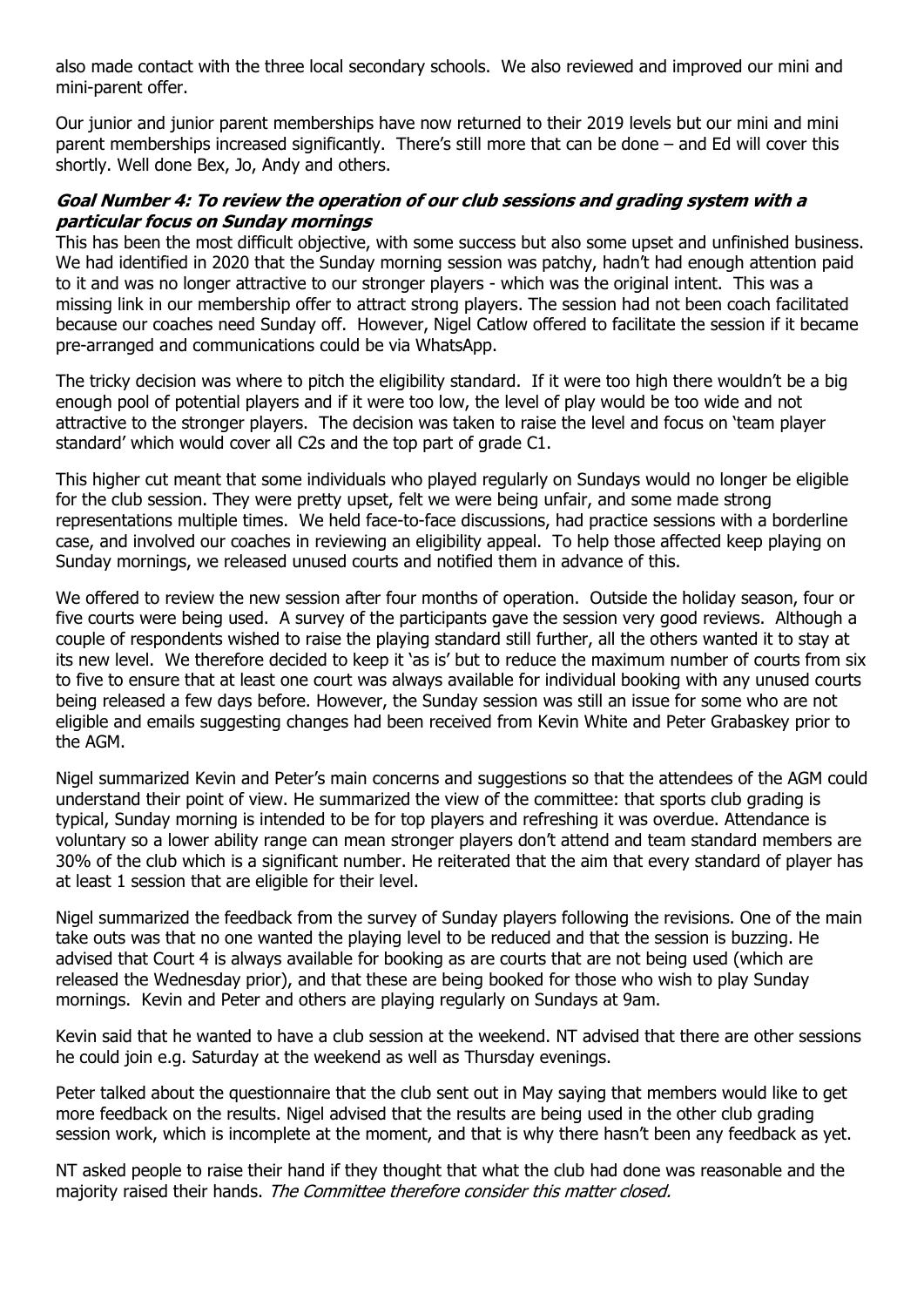# **Goal Number 5: To complete the second year of the club leadership transition**

Two years ago, we announced that Diane, Judi, Paul and Nigel T would all be standing down from their various roles. We had accumulated several hats and we needed to split these off and make the main roles clearer so we could find replacements.

Thanks to the following for taking over Judi's and Diane's 'additional roles':

- Louise Cummins, Mike Collins and Sheila Budd for being our clubhouse team
- Trevor Cook for looking after clubhouse maintenance and inspections
- Almut Dirks for becoming our communications coordinator
- Katie Cook for becoming tournament coordinator
- Scott Dowsett for becoming men's team coordinator
- Helen Shepherd for becoming ladies team coordinator
- Alison Foster for becoming welfare officer next December

Our thanks also go to:

- Julia Crowe for taking over as deputy welfare officer from Janet Catlow
- Martin Crayton for taking over ball management from Pam and Richard Lamb.

Nigel thanked Janet and the Lambs for your time and efforts in these roles.

Nigel talked about there being a very strong committee and board of directors going forward, with Mike, Bex and Nigel Catlow having made an excellent contribution over recent years. Jo has now handled a full year as club secretary and made a great contribution to her sub-groups. Trudy has completed her first year as membership secretary with great success and, being a nurse by profession, also makes a big contribution on matters of health and safety. Martin, who is an accountant by profession, will be a great replacement for Paul as Treasurer and Ed will prove a great replacement for Nigel as Chairman.

Nigel said that his confidence is evidenced by the way Ed, Bex and Martin went about the unexpected goal of finding a new head coach to replace Andy.It was a very well run and effective process. Luke Digweed of the LTA who was part of it, said it was the most professional club recruitment process he'd seen. It's not just choosing the right person. It's negotiating the contract, ensuring that we retain Simon and Zak and providing the support that will help Alex run his own show and become a key part of club leadership. Nigel said well done and thanks to the three of them.

# **Part Two: Chairman's Report by Ed Stansfield - Goals for 2022**

A new Head Coach, a new Treasurer and a new Chairman will make 2022 a year of significant transition for the Club. So inevitably a fair proportion of the Committee's effort will be devoted to ensuring that we don't drop the ball on all the background work required to keep the club running smoothly, such as paying the bills, supplying balls as well as court and clubhouse maintenance. However, the Committee has set itself four additional objectives for 2022.

#### **Objective 1: Ensure a smooth transition between Andy Te and the New Head Coach Alex Jackson**

For members, the key change this year will be the arrival of Alex Jackson, our new Head Coach. Of course, Alex has some big shoes to fill, but we are confident that he has the energy, enthusiasm and expertise to do just that. A week-long handover with Andy will allow Alex to see our current coaching offer in action, helping to ensure a smooth transition from the outset. Over the rest of the year, while Alex gets established, the Committee will be on hand to offer support, as well as discussing Alex's ideas for moving our coaching offer forward. Please do whatever you can to make Alex feel welcome.

# **Objective 2: Bring our junior offer more closely into line with LTA Youth**

As we have already noted, 2021 has seen a recovery in our junior membership, but we would like to continue to develop this section of the club to build on the work that Andy and his team have already done.

Provisional discussions with Alex have pointed to the opportunity to bring our current offer more visibly into line with the new LTA Youth programme that was launched last year. This should give parents confidence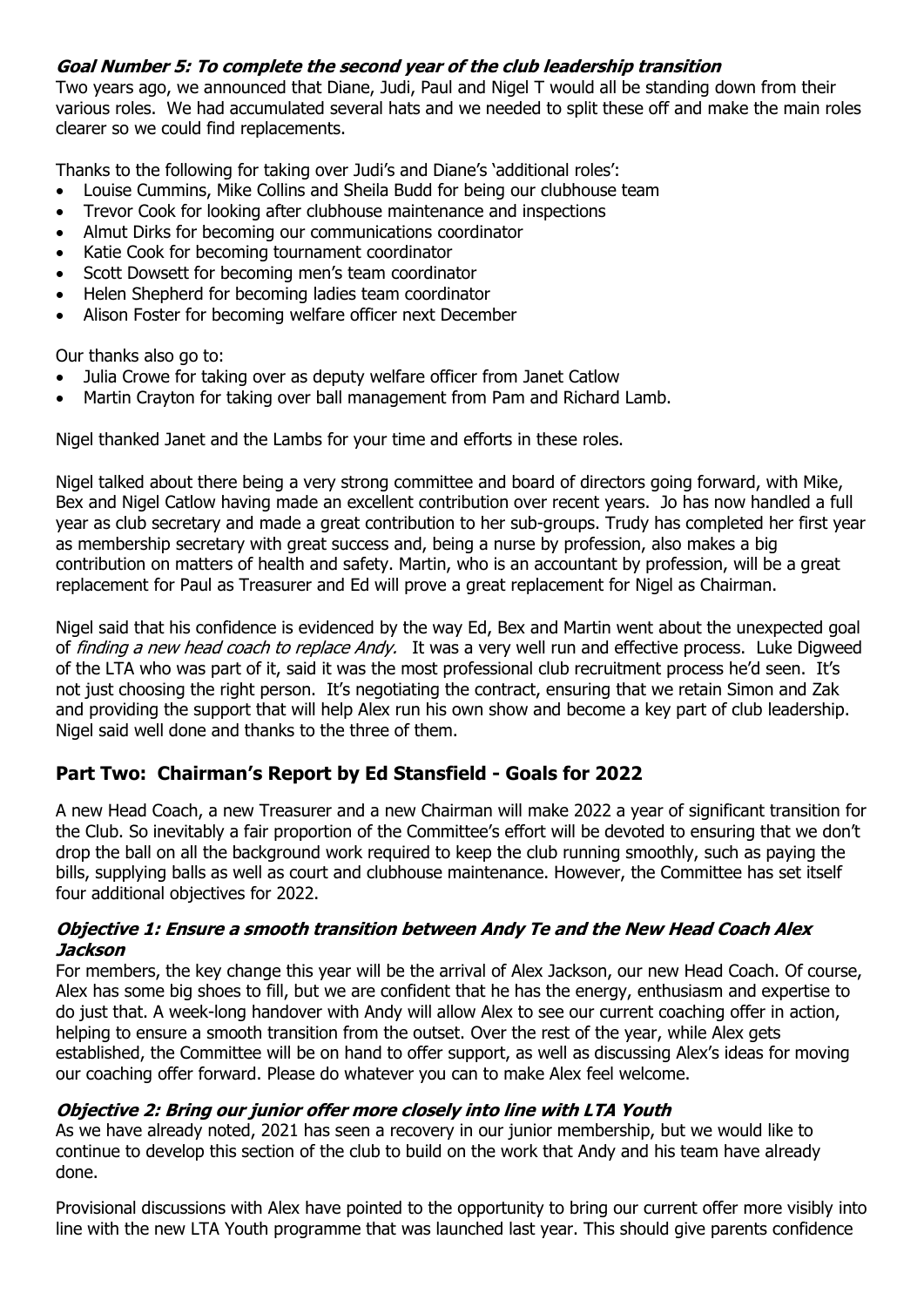in the quality of our coaching offer and help to provide a clearer development pathway for juniors, giving them a sense of how they can continue to develop.

We will also look at cementing, and perhaps extending further, our links with local schools and whether there is sufficient interest to allow us to establish "junior night" or something similar as a regular part of our weekly calendar.

### **Objective 3: Finalise the review of grading and club sessions and effect changes**

Club sessions are important. They are vital as a way of integrating new members, allowing our coaches to get to know us and us to know our coaches. They also allow members who might not otherwise meet, to play together occasionally.

Last year's member survey confirmed that our club sessions are valued. But some concerns were raised about the transparency of the grading system and the fact that it has never been updated. There were also some concerns that the old distinction between the Tuesday and Thursday evening sessions had been lost.

Attendance levels at the sessions in recent months suggests that not all are working as well as they could. For some members, the club sessions work best when they provide sets that are as satisfying and as competitive as the games they might arrange for themselves. For others, the sessions are social as well as competitive, a way of playing with new people and raising their level as they play more tennis. We have five club sessions a week. We've addressed the Sunday session and may need to refresh some of the others. To that end, over the next few weeks, a sub-committee is looking to finalise a new grading system and consider any changes to the focus / eligibility for the other sessions. If we make good progress, our aim is to communicate the changes before the start of the new membership year in April and implement them then or shortly afterwards.

#### **Objective 4: Update the club's facilities plan in preparation for upgrading our lights & court surfaces**

Our final objective for this year is to update the Club's existing facilities plan. In the fairly near future, we will need to upgrade our court surfaces and perhaps our floodlighting as well.

But before we commit to any work, we need to get a proper understanding of our options, including the choice of surfaces, the likely costs and whether the club's existing financial reserves are sufficient to cover them. We also need to work out whether we can tackle the lights and court surfaces together, or whether we need to treat these as sequential tasks and, if so, which should come first. A final consideration is how the work can be done with minimum disruption to our playing time.

Members will, of course, be asked to approve our plans for any major work and the resulting expenditure. But at this stage it is impossible to put a timescale on how quickly we might be ready to put forward proposals. Rest assured, however, that we are keen to ensure that the Club provides us all with the excellent playing facilities that we have come to expect, and that facilities planning will be a high priority for the Committee this year.

# **3. Treasurer's Report by Paul Carton**

Paul advised that the accounts to 31 March 2021 had been circulated prior to the meeting in the information pack. In summary, the accounts showed a net surplus of nearly £25k. Subscription income was similar to the previous year but some areas of expenditure were lower reflecting reduced activity as a result of Covid restrictions. Most of the surplus came from government Covid grants which totalled £20k. The committee take the view that this exceptional extra funding should be allocated towards financing the major future costs of replacing the court surfaces and floodlights. Cash reserves at 31 March 2021 were £97k which included £20k of advance subscriptions. For the current year to 31 March 2022 a surplus of approximately £14k is forecast which includes a further Covid grant of £8k.

Resolution 2 – PC proposed the LTC 2021 accounts are accepted. NT seconded

Resolution 3 – PC proposed that Irene is the accounts independent examiner. NT seconded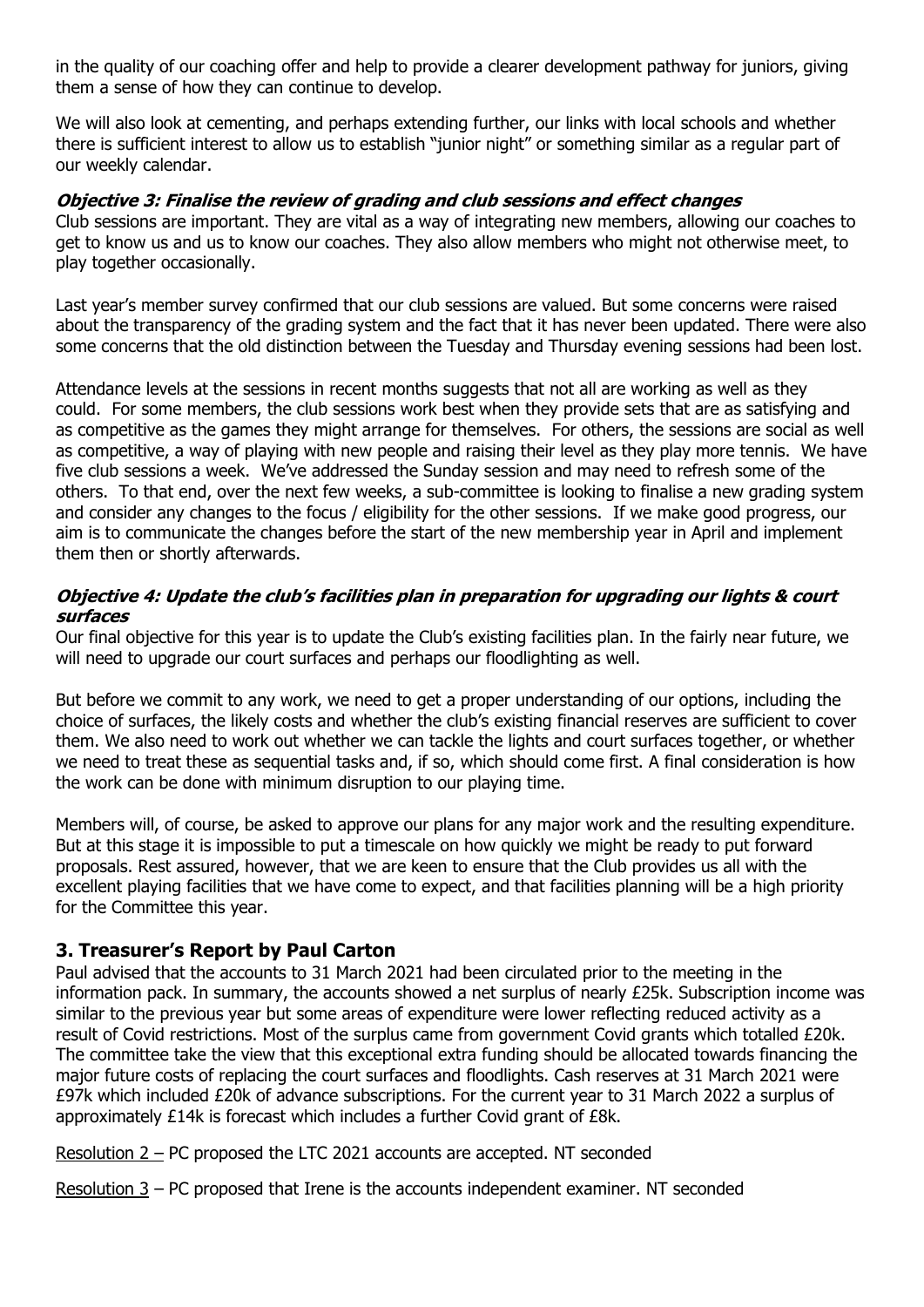# 4. **Tribute by Nigel Turner to Paul Carton**

Paul took over as Treasurer back in 2007. The club has done an awful lot since then which has required a wise and careful hand on the financial tiller. At the time he started we had the old 1960's clubhouse. Building a new one is a big project. The club had reserves but we needed to find a lot of additional funding – grants from the council, loans from sporting organisations, plus loans and donations from members. And, before long, the builder wanted more money to complete everything.

It wasn't just the clubhouse. Over Paul's time we've resurfaced the hard courts, introduced clay, rejuvenated and repaired that six years later, reconfigured the club entrance, added extra floodlights, repainted the hard courts twice and transformed the garden. In total, we've needed to save, raise and spend around £300,000 on facilities. Paul has been a key part of planning and executing all that as a member of the various facilities teams.

However, Paul has not only been our Treasurer. He's run our occasional Winter Leagues and he's a longserving member of the Tournament Committee. He's also helped us on key projects - often behind the scenes. For example, he was my project partner when we converted the club to a company limited by guarantee. When we have had sensitive issues to manage, his views and advice have been really important. He's a wise head, thinking things through and giving a very sound steer.

Nigel thanked Paul for managing the money, for paying the bills and for developing the accounts. He also thanked him for being a key contributor to the management of the club over these last 15 years and for being a massive help and great friend.

# **5. Membership Report by Trudy Mapstone**

Trudy thanked everyone for the help and support they have given her in her new role of membership secretary. She also said a BIG THANK YOU to the members, for the support they have given the Club through the pandemic, and in recognition this the club were delighted to increase the early 'bird discount' last March and waive the fees for the use of floodlights and for teas and coffees.

Despite the unusual times, or perhaps because of them, the membership numbers reached a record high going from 329 in 2020 to 384 in 2021, an increase of 55. We now have over 200 adults with full playing rights. Another record!

With regards to Subs for next year, we plan to return to a more 'business as usual' approach. As Paul mentioned, it is essential to protect the Covid Grants to ensure we have sufficient funds to help us enhance and improve our facilities in the future. Trudy therefore advised that having held membership costs during the pandemic that there would be a small rise in line with inflation in 2022. This meant that membership costs would increase by: Adults £10, Young adults £5 and Student, Juniors and Junior parents by £2.50. She advised that information on renewing your memberships for 2022, including the offer of an early bird discount, will follow next month. She answered one of the pre-AGM questions about family discounts saying that "Yes" the discount still applies.

Trudy also advised that we are intending to increase the number of ball changes from 3 to 4 each week from the beginning of February. The club will continue to waive floodlight fees until next September and tea and coffee charges will not be resumed until the new Membership Year.

Resolution 4 - Trudy proposed to increase LTC subs by up to £10 as described and detailed in the information pack. NT seconded.

# **6. Social Report by Rebecca Usher**

2021 has been more social than 2020 but we are hoping and excited to get back to pre Covid times in 2022. The club put on what we could this year whilst complying with Covid Safety standards. This year we have enjoyed mixed tournaments and a BBQ as well as champagne tasting.

Events we hope to bring back include; quiz nights, summer walk and plenty more one day tournaments and BBQ's. The main focus in 2022 will be a party in May to thank Nigel properly and we are hoping Andy will return to the club for it. Date to be confirmed asap.

Rebecca thanked the social sub-committee Mike, Katie and Rob.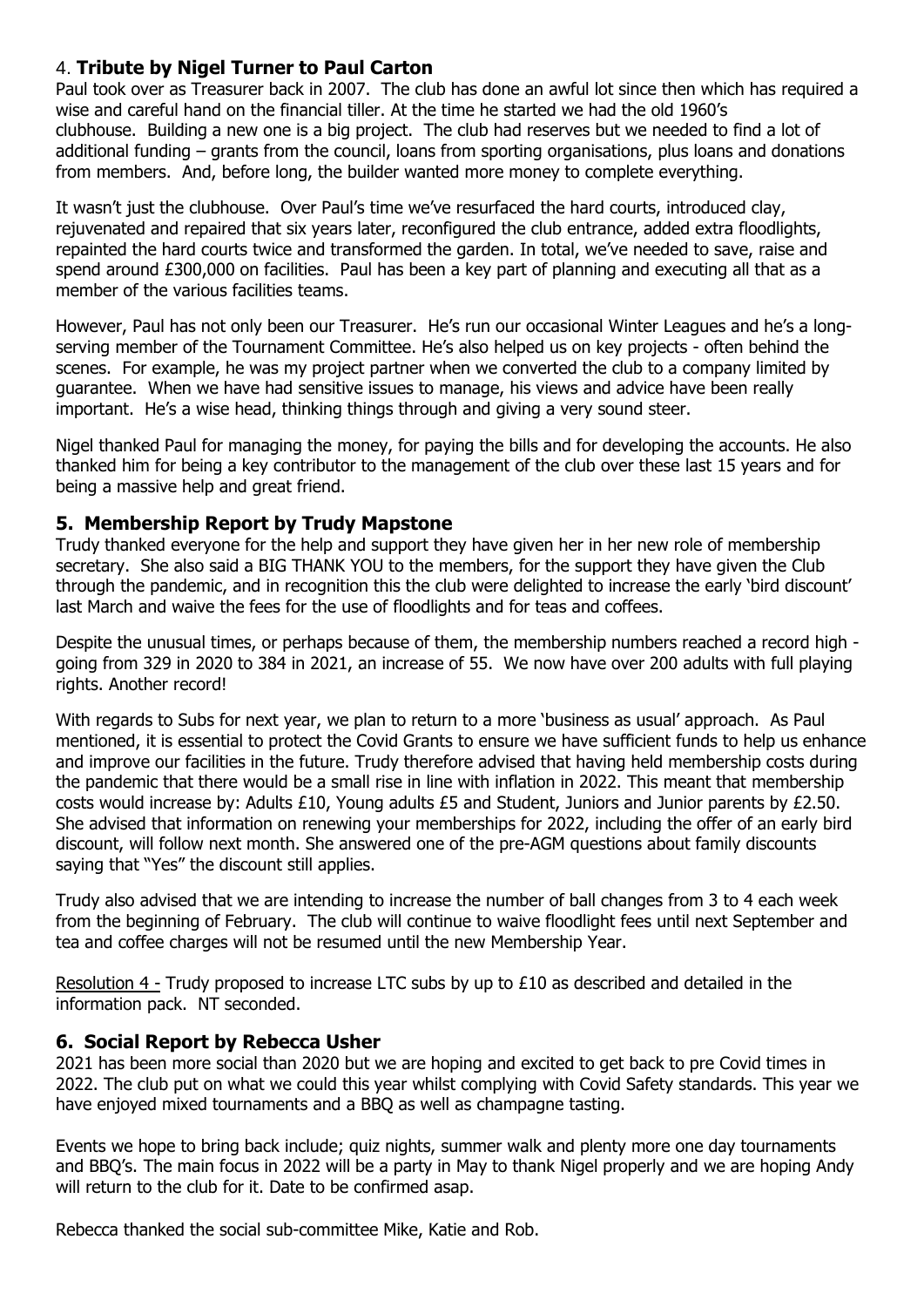# **7. Election of Club Officers by Mike Watkins**

Resolution 5 – To appoint the Chairman, Ed Stansfield, Treasurer Martin Crayton and Directors; Rebecca Usher, Trudy Mapstone and Martin Crayton.

Proposed by Mike Watkins and seconded by Nigel Turner.

Resolution 6 – To appoint the management committee who in addition to the above are; Nigel Catlow, Jo Hammond and Mike Watkins.

Alex Jackson said a few words, primarily how pleased he was to be here and how open he is to people introducing themselves to him as he wants to get to know everyone (quickly)

### **8. Presentation to Andy Te by Nigel Turner and Rebecca Ussher**

Nigel said the following: "It was an early evening in late August and my phone rang. 'Hi Mr Chairman'. 'Hello Head coach.' We're very formal you know! 'Can I pop in to see you on my way home tonight?' So we sat down and Andy dropped the bombshell. However, with Finals Day around the corner we decided to keep it quiet, then we briefed the committee via Zoom, talked with Simon and Zak, and then announced it to everyone at the club.

The job of Head Coach is a lot different from senior coach. You're running a business and a team, you're a marketer and an accountant, you're responsible for our junior tennis, you're the 'face of the club' for many people and you're a key part of the club's leadership. Over Andy's 14 years as head coach he's really helped us grow here. We started collecting statistics in 2013, and here's what he's done, measured in attendances at sessions. 2019 pre pandemic was the highpoint:

- Junior term-time group coaching is up from 4,000 in 2013 to a high of 5,700 in 2019
- Junior holiday camp attendances are up from 350 to a super 575 last year
- Your individual coaching attendances have grown from 500 a year to over 900 in 2021
- Cardio Tennis has tripled from 300 attendances in 2015 to 950 last year
- Andy facilitated 900 attendances at club sessions in 2013. In 2019, you and the guys notched up over 3,000 attendances.

In total, in 2013, there were over 6,000 attendances at coach-led events. By 2019 Andy had grown this to 11,500, almost double. The pandemic meant that activity dropped significantly in 2020, almost down to 2013 levels. But last year you roared back and exceeded 10,000 despite the lockdown. That's a tremendous achievement, especially for someone with another baby on the way!

That success reflects how Andy (and Simon and Zak) are at the heart of the club. It's not just the juniors, the team players or the learners who know Andy - pretty much everyone does. As so many of us invest in our play through coaching our success is very much down to Andy and his coaches.

Andy will see how much he's valued from the comments in his leaving card. We all know Andy's a great coach and Nigel highlighted a few of your attributes:

- Commitment and dedication to the club
- Ability to chat and communicate with everyone
- Being welcoming of new and potential members
- Encouragement and development of our juniors

Most important is of all is Andy's awesome sense of fun. We've seen him grow as an individual; from young coach to head coach, from home renter to home owner, from single guy to dedicated husband, and now into a father of two lovely children.

We all wish you, Laura, Amy and Jake the very best up north in Manchester. Thank you for everything.

Rebecca then made a presentation of a card signed by @ 180 people and cheque for @£1,400 that was the result of a collection – showing how much Andy was loved. She sad it was to say goodbye and that she will personally miss his energy and sense of humour.

Andy Te then made a lovely speech, saying thank you and highlighting the support from Irene (who was Chairperson when he was recruited) and Nigel.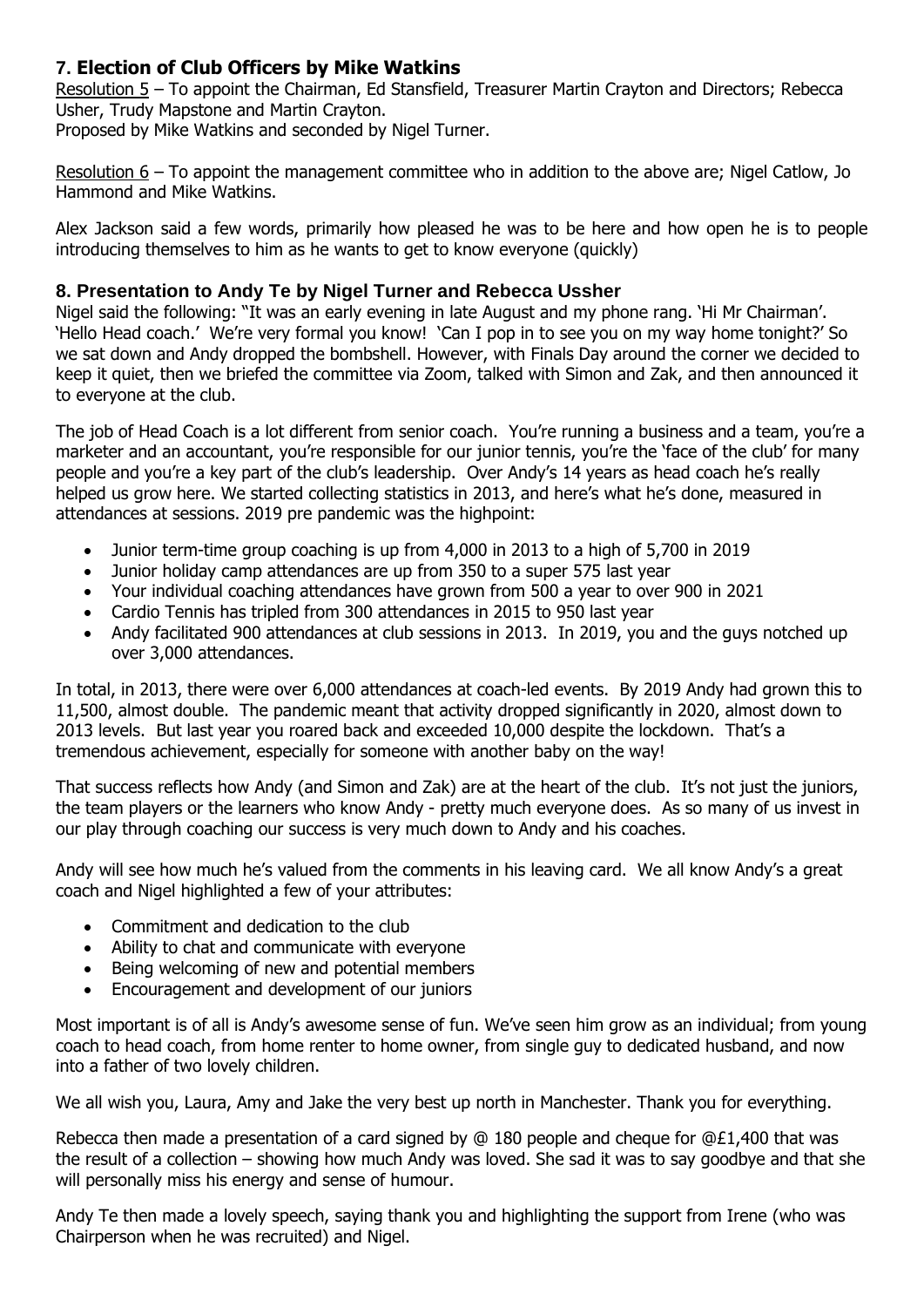# **9. Presentation to Paul and Diane by Rebecca Ussher**

This was in recognition of the commitment of long-standing committee members who are leaving the committee. In 2021 the club was unable to say thank you in person to Diane for her 15 years' service

We don't usually present awards for service but this has been exceptional and the committee felt it deserved marking, so Rebecca presented Diane with an award in recognition of her service.

Rebecca reminded everyone of what Nigel talked about in relation to Paul's incredible service as LTC Treasurer for 15 years, as well as a friend and support to Nigel. Rebecca then presented Paul with this award in recognition of that service on behalf of the committee.

### **10. Tribute to Nigel Turner by Ed Stansfield and Paul Carton**

Ed paid tribute to Nigel, handing over to Paul Carton who has worked with him for many years to say a few words, which were the following:

"This is the last AGM at which Nigel and myself will be attending as committee members and it seemed appropriate for me to represent the membership in thanking him for all he has done for the club over the past 13 or so years.

Nigel was first co-opted onto the committee in 2009 and was officially elected at the 2010 AGM. He originally expressed concerns to the rest of the committee that as he had no specific role, there wouldn't be anything much for him to do – little did he realise then how fateful those words would turn out to be! He was also concerned that he didn't have much understanding of practical or maintenance type issues and would be unable to help with any of those – he is now the master of how the electrics work, how the heating system works, how the alarm system works, how the floodlighting works and pretty much everything else besides.

He was persuaded to become chairman in 2012 and after becoming fully retired in 2016 he put his former work energies into the tennis club. It has been fascinating to witness at close quarters how those energies have been year by year directed into all of the aspects of running a successful tennis club. Most members who book their courts, turn up, collect their balls, play and go home, have little or conception of what has to go on behind the scenes in order for that to happen. I would suggest to you all - have a comprehensive look at all of what appears on the club website, particularly areas such as safeguarding, health and safety, diversity and inclusion, codes of practice to name just a few. All of these are necessary and reflect just a fraction of what a tennis club must have and maintain in order for it to operate. It is primarily thanks to Nigel that all of these requirements are in place.

In recent years we have converted the club to a company limited by guarantee, successfully obtained planning permission for and installed court 5 floodlights, rejuvenated the clay courts, repainted the hard courts, organised better access to the courts, re-lamped the old floodlights, formalised our arrangements with the coaches, developed important relationships with the local council and many more things besides. All of these led by Nigel.

Recently we have had COVID as a major issue to deal with – who do you think has been taking the lion's share of the responsibility for keeping us all as safe as possible at the tennis club – yes you quessed it – Nigel. The area representative from the LTA recently told us that he regards Leatherhead as a model example of how a tennis club should be run.

I could go on and on but I think you all know just what he has done to get the tennis club to where it is now and in great shape for the reins to be passed over to our new committee.

#### **Rebecca Ussher then presented Nigel with an award to recognise his contribution**

NT thanked everyone for his award and made a short speech in which he highlighted that it was a team effort and thanked the people he has worked with over the years. He said that the club is fortunate to have such dedicated volunteers. He mentioned the great personal support he has had when things have been tricky… Diane, Paul and Judi from the start and over the last couple of years Bex with the other longserving committee members Pam, Mike and Mr Catlow more than pulling their weight. He mentioned Nigel Catlow, not always being easy but always adding tremendous value! He highlighted the great mix of people